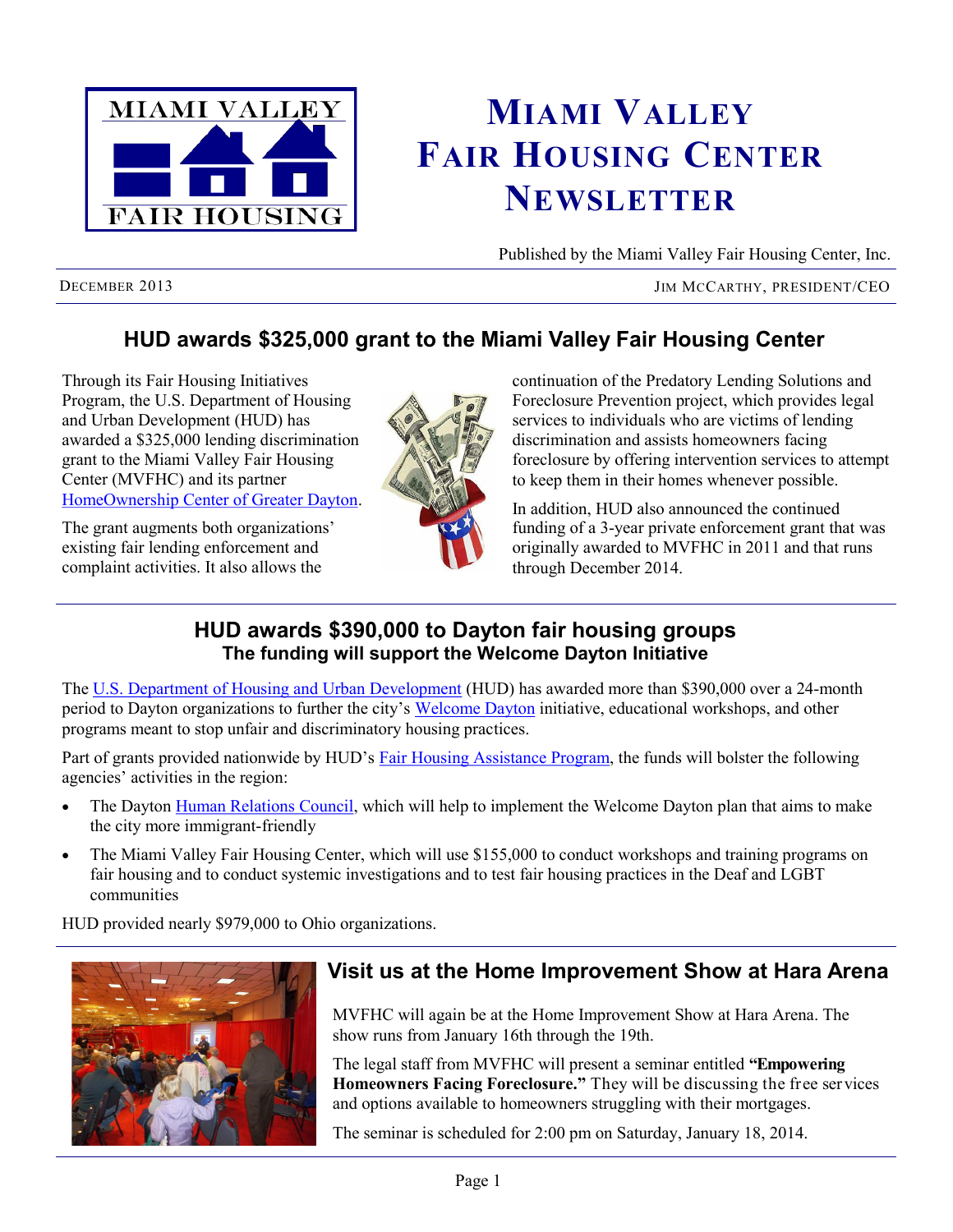# **HUD, DOJ RELEASE NEW GUIDANCE ON "DESIGN AND CONSTRUCTION" REQUIREMENTS UNDER THE FAIR HOUSING ACT**

New guidance released on April 30, 2013 by the U.S. Department of Housing and Urban Development (HUD) and the Department of Justice (DOJ) reinforces the Fair Hous-

ing Act requirement that multifamily housing be designed and constructed so that it is accessible to persons with disabilities.

The Fair Housing Act prohibits discrimination in housing based on disability, race, color, national origin, religion, sex and familial status. The Fair Housing Act also requires that multifamily housing built for first occupancy after March 1991 contain accessible features for persons with disabilities.

The new guidance is designed to assist

design professionals, developers and builders in understanding and meeting their obligations and to assist persons with disabilities in understanding their rights regarding the "design and construction" requirements of the federal Fair Housing Act.

> Since January 2009, HUD and its Fair Housing Assistance Program partners have investigated and either conciliated or charged 300 cases that alleged violations of the design and construction requirements of the Fair Housing Act. The Justice Department's Civil Rights Division has filed 141 cases to enforce the Fair Housing Act since January 2009, 19 of which have alleged discrimination based on a failure to design and construct multifamily housing in compliance with the Act.

To read the new guidance [click here](http://portal.hud.gov/hudportal/documents/huddoc?id=JOINTSTATEMENT.PDF)

# **Best Practice Tips for Rental Screening**

#### Property Managers should -

- *Decide what the acceptance criteria is PRIOR to advertising the unit for rent*
- *Share the acceptance criteria with all callers and people who actually view the unit*
- *When completed applications are received, a manager/staff person should write the date & time received on each application*
- *"Screen" (credit, criminal background, former landlord references, etc.) in the order that applications are received, and*
- *Offer the unit to the applicant(s) who meet the pre-established acceptance criteria in the same order that the completed applications were received by the manager/staff*

More Screening tips as suggested by National Association of Leasing Professionals -

- *Require accurate addresses from previous residences*
- *Require all adult occupants to comply with screening even if they aren't paying the rent*
- *Conduct screening for criminal convictions*
- *Require valid social security or federal tax ID numbers*
- *Require a government issued photo ID*
- *Have only one person do the screening and approving or use a third party service if possible or ensure everyone follows the same procedure*
- *Use standard forms for everyone*
- *Be as objective as possible*
- *Follow written rules to the letter*
- *Consider an objective rating system with no deviation*